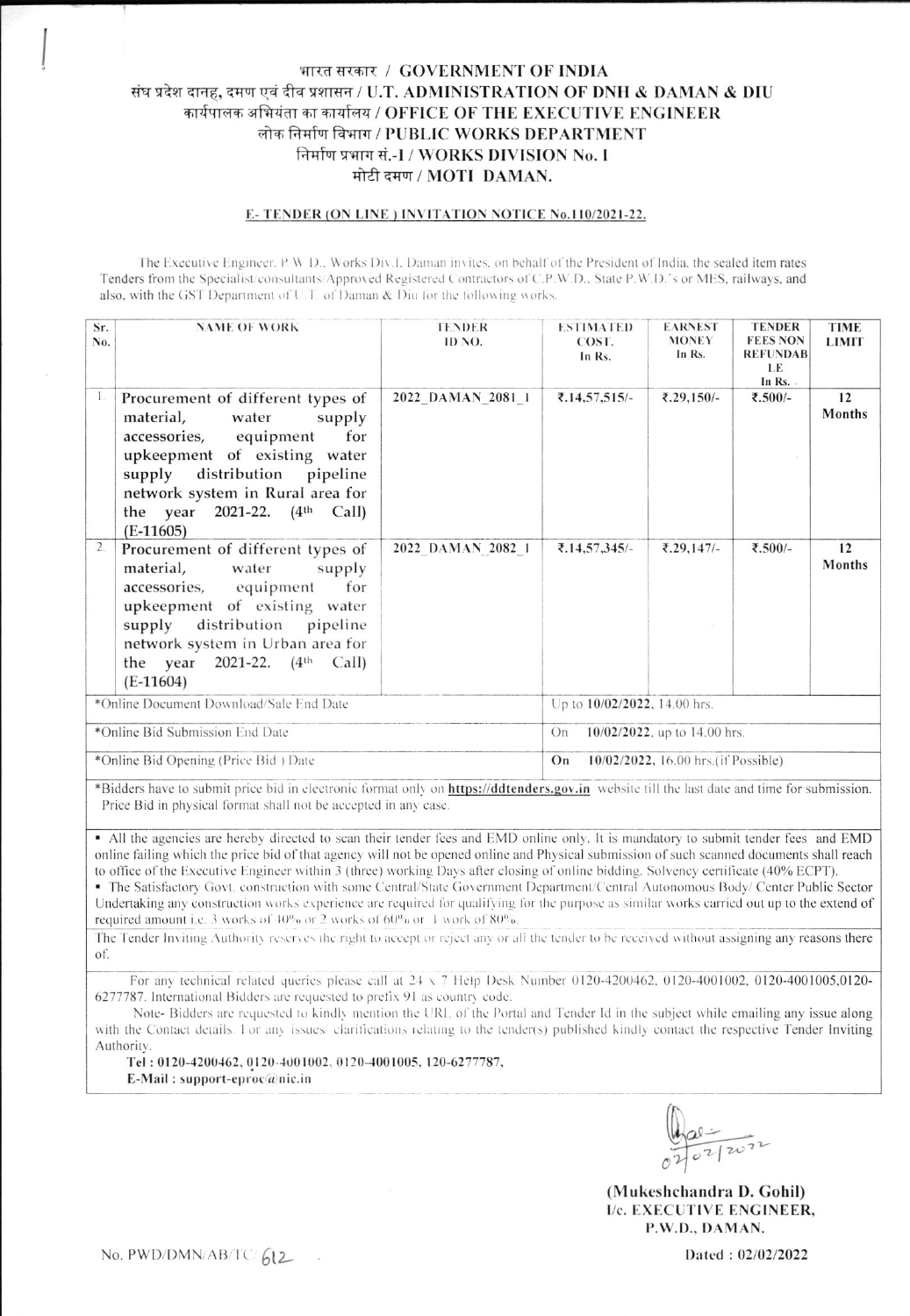Copy fd.w.cs. to P.S. to Administrator for kind perusal of Hon. Administrator, Secretariat, DNH & DD.

COPY SUBMITTED FOR INFORMATION:-

The Advisor to the Administrator, Secretariat, DNH & DD.

The Finance Secretary, U.T. of DNH & Daman & Diu, Secretariat, DNH & DD.

The Collector U. T. of Daman & Diu, Collectorate, Daman.

The Superintending Engineer, PWD, DNH & DD.

 $\sim$ 

Copy to :- N.I.C., Secretariat, Daman for publication on web site www.daman.nic.in.

Assistant Engineer, Sub Division No.I/II/III&IV, Daman. Please prepare Market Rate Justification statement / cost based on prevailing Market Rates on the last date of submission of tender and submit the same to this office within 3 days.

 $\mathcal{Q}^{\prime}$